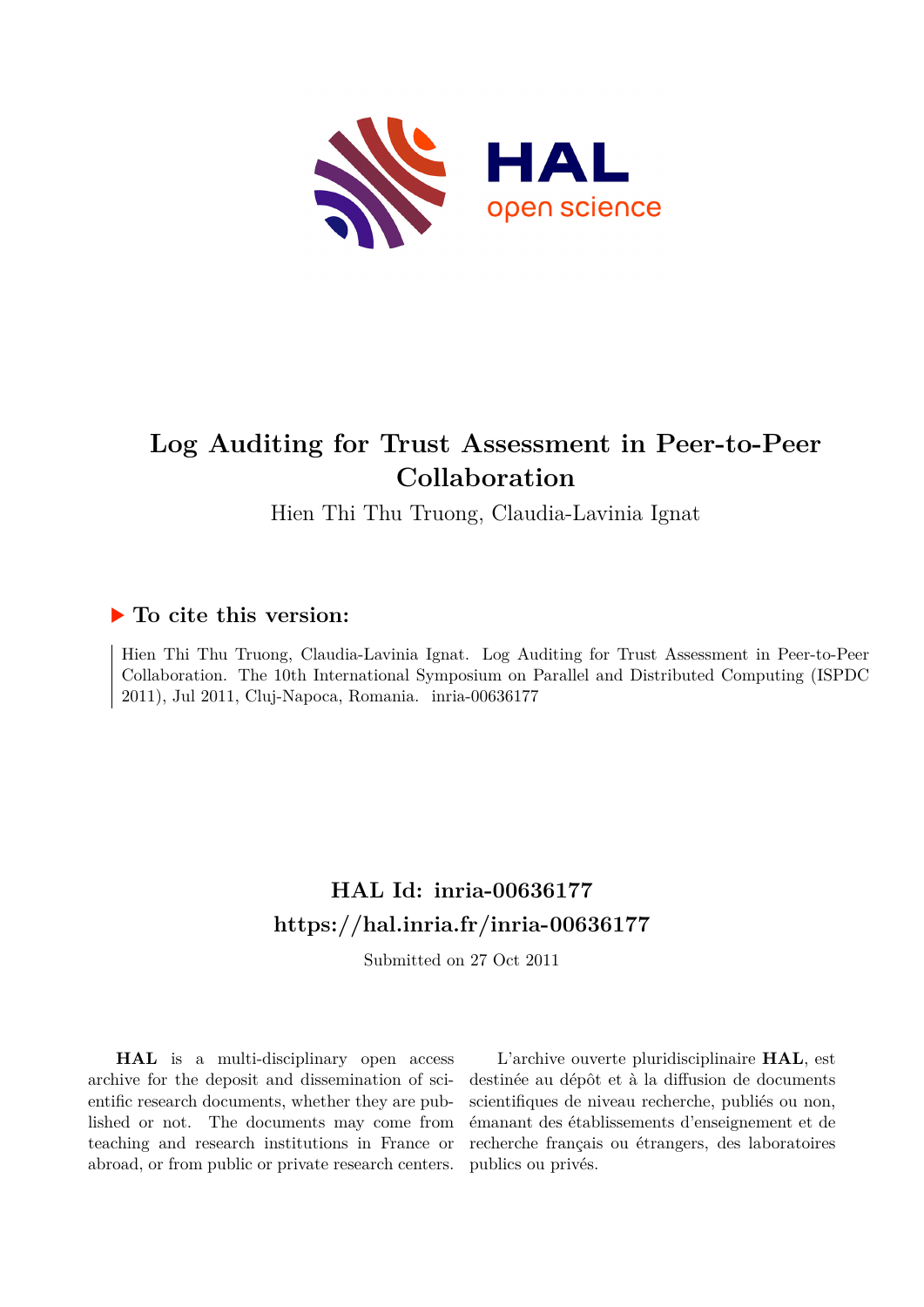### Log Auditing for Trust Assessment in Peer-to-Peer Collaboration

Hien Thi Thu Truong, Claudia-Lavinia Ignat *INRIA Nancy-Grand Est, France* {*Hien.Truong,Claudia.Ignat*}*@loria.fr*

*Abstract*—In order to overcome the disadvantages of a central authority, a tendency is to move towards a peer-to-peer collaboration where control over data is given to users who can decide with whom they want to share their private data. In this peer-to-peer collaboration it is very difficult to ensure that after data is shared with other peers, these peers will not misbehave and violate data privacy. In this paper, we propose a mechanism that addresses the issue of data privacy violation by auditing the collaboration logs. In our approach, trust values between users are adjusted according to their previous activities on the shared data. Users share their private data by specifying some obligations the receivers are expected to follow. We log modifications done by users as well as the obligations and use a log-auditing mechanism to detect users who misbehaved. We adjust their associated trust values by using any existing decentralized trust model.

*Keywords*-P2P collaboration; log auditing; trust assessment; collaborative editing;

#### I. INTRODUCTION

Social software including wikis, blogs, micro-blogs and social networks has emerged as a new interpersonal communication form. Existing micro-blogging services such as Twitter and social networks such as Facebook have millions of users using them everyday. While these social services offer many attractive functionnalities, they feature some limitations. Most of the platforms hosting these social services rely on a central authority and place personal information in the hands of a single large corporation which is a perceived privacy threat. Users must provide and store their data to vendors of these services and have to trust that they will preserve privacy of their data, but they have little control over the usage of their data after sharing it with other users. Moreover, user communities cannot deploy these kind of service applications since they generally rely on costly infrastructures rather than allowing sharing infrastructure and administration costs.

In the last decades peer-to-peer (P2P) technology received significant research attention and a widespread use in open-source software and industry communities. The main strengths of P2P systems [10] are their independence of a centralized control and of a dedicated infrastructure. Participating nodes are owned and operated by independent individuals and therefore administration costs of the system are shared. Distinctive characteristics of P2P systems are high scalability, resilience to faults and attacks and a low deployment barrier for new services. Due to all these properties, some recent approaches such as [1] proposed moving away from centralized authority-based collaboration towards a P2P trust network where control over data is given to users who can decide with whom to share their data. The risk of privacy breaches is decreased in this P2P collaboration as only part of the protected data is exposed at any time. However, it is very difficult to ensure that after data is shared with other peers, these peers will not misbehave and violate data privacy. Usage control mechanisms [8], [3] model policy or obligation that users receive together with data which refer to what happens to data after it has been released to authorized people, for example, how they *may*, *should* and *should not* use it. However, existing usage control approaches rely on some central authorities that can check violation of obligations. These solutions are not suitable for P2P collaboration where no peer has control over another peer to audit his behavior and a peer can observe only behavior of collaborating peers. To prevent data misuse in P2P environments, trust management mechanisms are used where peers are assigned trust values according to past experiences with other peers. According to assigned trust values, a peer may choose to collaborate only with trusted peers.

In this paper, we propose a novel trust management mechanism adapted for P2P collaborative editing. Each peer maintains a local workspace that contains local data as well as modifications done on the shared data and obligations related to usage policy of the shared data. The logged modifications and obligations are shared with other peers. Each peer performs a log auditing mechanism for detecting misbehaved peers and adjusts their trust values according to audit result.

The paper is structured as follows. In Section II we start by presenting a motivating example. In Section III we go on by giving an overview of the collaboration model that we propose. We describe the formal log structure and logging mechanism in Section IV. We provide definition of ordering obligations and our merging logs mechanism in Section V. Section VI presents our indications of misbehavior, algorithm for detecting cheater and local trust adjustment. We discuss related work in Section VII and Section VIII concludes this paper.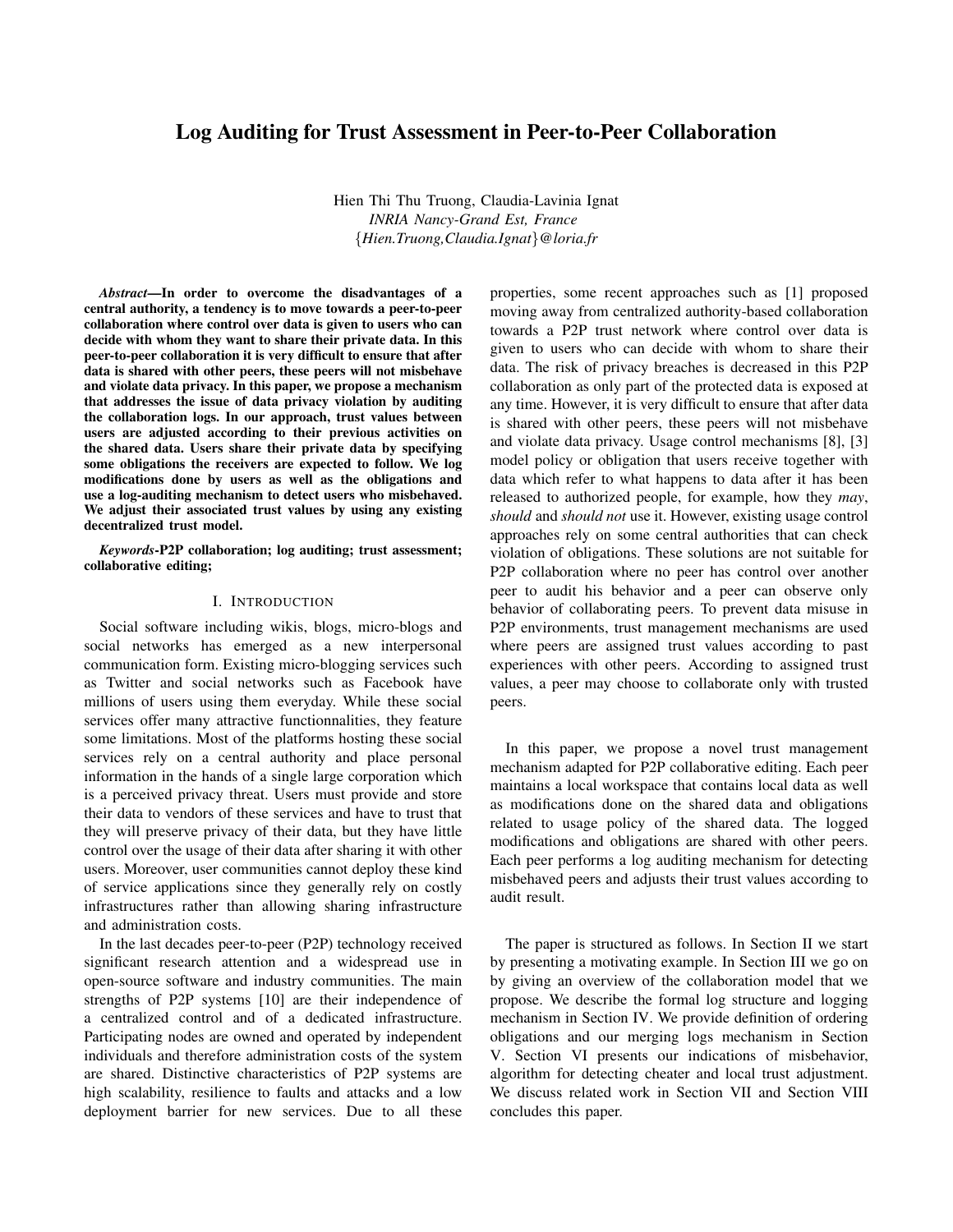#### II. MOTIVATING EXAMPLE

Let us consider a data sharing motivating example in a collaborative environment. Suppose Alice creates a document and she wants to share it with different friends, say Bob and Carol. She shares it with Bob with the permission *"may add comment"* on the document but with the prohibition *"should not modify"* it.

In a decentralized environment, it is very difficult to guarantee Bob will not misbehave on the document after Alice shared it with him. In our approach, we propose a mechanism of logging past actions of users concerning shared data. When a user shares the data with other users the log of actions done on the shared data is disclosed as well. Thus if Bob shares the document with Carol, she can therefore check the actions of Alice and Bob on the shared document. If Carol shares further the document with Alice, Alice can check the actions of Bob and Carol and verify if Bob misbehaved on the document.

Our system does not aim to prevent fraud. Rather, the log mechanism provides audit capabilities in order to detect attempts at fraud after the data has been shared and used. The local actions on data and the communications between peers are assumed to leave some evidence and hence are observable. Users attach a usage policy to the data in order to specify what actions are allowed and under which conditions. Modifications done by users on the shared data as well as the obligations that must be followed are logged. An a-posteriori checking for compliance to obligations can be performed by each user when he receives a shared data by auditing the log. Users locally evaluate trust on other users according to results of log auditing mechanism. Computed trust values help users decide to continue or respectively initiate collaboration with other users.

#### III. P2P COLLABORATIVE EDITING WITH OBLIGATIONS

Several works in the domain of distributed collaborative editing exist as  $\text{Git}^1$ , Darcs<sup>2</sup>, Logoot[14]. These systems allow a group of users edit the same text/graphics/multimedia documents. In order to achieve high responsiveness, high concurrency and good fault-tolerance, documents are replicated at each peer site. A peer can perform locally modifications at any time. Then these local modifications are propagated to other peers. A P2P collaborative editing system should not only respect the CCI (Causality, Convergence, Intention preservation) criteria, but also support P2P constrains (scalability, churn, unknown number of peers, failures). We enhanced the current model of P2P collaborative editing that exchanges and merges modifications performed by users with obligations associated with shared data. We briefly present below an overview of the proposed collaboration model:

- As in the general model of P2P collaborative editing, peers log editing modifications performed on shared documents. When peers synchronize their work with other peers the modifications logs are exchanged rather than full document states. Document states can be computed by executing operations in the log. In addition to document modifications we log also obligations associated to the shared document when modifications are sent to other peers. For simplicity throughout this paper we will sometimes specify that users share documents, but in fact they share the logs of modifications done on the document together with the received obligations.
- When a peer receives a log of modifications and obligations from another peer, it merges the remote log with the local log. Merging algorithms have to deal not only with conflicts between modifications but also with conflicts between obligations. We use a CRDT (Commutative Replicated Data Type) approach [14] for merging document modifications where operations are designed to commute and therefore any execution order of operations would lead to the same document state. However, merging approach maintains a causal order between modifications and obligations in order that the validity range of obligations can be determined.
- Peers are expected to behave correctly, but they might be suspected of incorrect behavior. Log auditing mechanism detects misbehavior of cheaters. A peer has initial trust values associated with other peers. They are calculated and adjusted after each log analysis.

#### IV. LOGGING MECHANISM

In this section, we present the log structure and give an example to illustrate how log is created and stored locally at sites of peers.

**Definition 1** (Event). An event  $e$  is defined as a triplet of (*type*, *operation*, *attributes*), where:

- *type*  $\in$   $\mathcal{T}, \mathcal{T}$  = { *action, may, may not, should, should not* }, *action* denoting a peer action, and *may*, *may not*, *should*, *should not* referring to a specific obligation ;
- *operation*  $\in$  *S*, *S* being the set of modifications that can be produced by peers ;
- *attributes* being the set of event parameters in the form of {attribute name, attribute value} pairs.

As an example, suppose that  $S = \{ \text{create}, \text{insert}, \text{delete}, \}$ share}. An event  $e_1 = (action, insert, \{by, P_1\})$  means that  $P_1$  performs an action of insertion. An event  $e_2 = (should$ *share*,  $\{by, P_1\}$ ,  $\{to, P_2\}$  denotes that  $P_1$  gives  $P_2$  an obligation to share the document.

**Definition 2** (Log). A log  $L$  is an append-only ordered list of events in the form  $[e_1, e_2, \ldots, e_n]$ . The log maintains the property that events generated in causal order will appear in this order in the log.

<sup>1</sup>http://git-scm.com/

<sup>2</sup>http://darcs.net/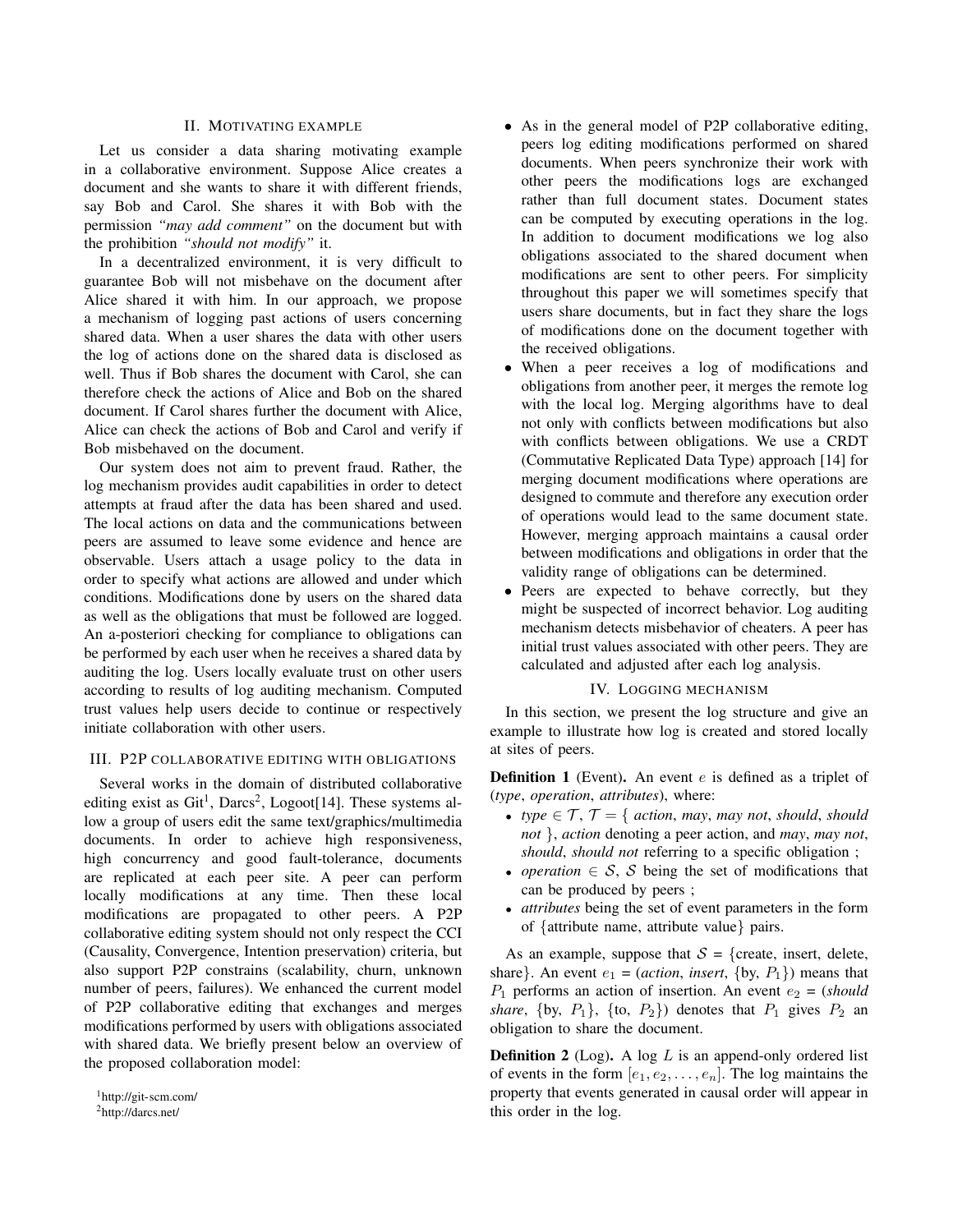The following rules are used for logging:

- Each new event generated locally is added to the end of local log in the order of occurrence.
- The events from remote log that should be merged are added to the end of local log in the order they appeared in the remote log.
- When a peer shares the document with other peers the *share* events together with the specified obligations are logged by the receiving peer. However, we make the assumption that a peer is unwilling to disclose with all collaborating peers all the sharing events and obligations that he specifies to a certain peer. That is why sharing events and obligations are not kept in the local log of the sending peer. For instance, if a peer A shares document with peer B and afterward with peer C, peers B and respectively C are not aware of sharing actions and obligations peer A gave to C and respectively B. If we model peers as nodes in a directed graph and sharing events with their associated obligations as directed edges from source to destination, a peer is aware of only those share events that are present on the sharing path from the peer who created the document to the current peer.



Figure 1. An example of collaboration

Figure 1 shows an example of collaborative editing in a distributed P2P network between three peers  $P_1$ ,  $P_2$ ,  $P_3$ . The set of operations S that peers can perform is {*create*, *insert*, *delete*, *change-color*, *share*}. The set  $T$  of event types is {*action, should, should not, may, may not*}. Let  $P_1$  be the creator of document d.  $P_1$  shares d with  $P_2$ , and then  $P_2$ after performing some additional changes shares  $d$  with  $P_3$ . In parallel,  $P_1$  after performing some additional changes on  $d$  shares it with  $P_3$ . The log is created locally at peers as follows:

1) At the local site,  $P_1$  creates a document d with two objects *obj1* and *obj2*. It changes color of object *obj2* and shares the document with  $P_2$  with obligations

*"may share"* and "*should not insert"*. Then,  $P_1$  inserts objects *obj3* and *obj4* and sends the document to P<sup>3</sup> with obligations *"may share"* and *"may insert"*. Notice that the obligations given by  $P_1$  to  $P_2$  and  $P_3$ are different. The log of  $P_1$  is shown in Table I.

| Table I         |
|-----------------|
| EVENT LOG OF P1 |

| N <sub>0</sub> |        | Event        |                     |
|----------------|--------|--------------|---------------------|
|                | type   | operation    | <i>attributes</i>   |
|                | action | create       | $by, P_1$           |
| $\mathfrak{D}$ | action | insert       | $\{by, P_1\}$       |
|                |        |              | [object, obj1]      |
| 3              | action | insert       | $\{$ by, $P_1\}$    |
|                |        |              | {object,obj2}       |
| 4              | action | change-color | $\{by P_1\}$        |
|                |        |              | {object,obj2}       |
|                |        |              | ${color, blue}$     |
| 5              | action | insert       | $\{$ by, $P_1$ $\}$ |
|                |        |              | $\{object, obj3\}$  |
| 6              | action | insert       | $\{by, P_1\}$       |
|                |        |              | {object,obj4}       |
|                |        |              |                     |

2) P<sup>2</sup> receives d from P<sup>1</sup> with obligations *"may share"* and *"should not insert"*. The log received from  $P_1$ (entries  $1-4$  in Table II) is updated by appending the *share* event from  $P_1$  (entry 5 in Table II) and the received obligations (entries 6 and 7 in Table II). Further  $P_2$  inserts an object *obj5* to d. Thus, the log is updated by adding the insert event (entry 8 in Table II). Note that  $P_2$  received document d with obligations *"may share"* and *"should not insert"* and he violated these obligations as he performed an insertion. The log of  $P_2$  is shown in Table II.

Table II EVENT LOG OF P2

| N <sub>0</sub> | Event      |              |                      |
|----------------|------------|--------------|----------------------|
|                | type       | operation    | <i>attributes</i>    |
| 1              | action     | create       | $\{by, P_1\}$        |
| $\overline{2}$ | action     | insert       | $\{by, P_1\}$        |
|                |            |              | $\{object, obj1\}$   |
| 3              | action     | insert       | $\{by, P_1\}$        |
|                |            |              | $\{object, obj2\}$   |
| 4              | action     | change-color | $\{by, P_1\}$        |
|                |            |              | $\{object, obj2\}$   |
|                |            |              | {color,blue}         |
| 5              | action     | share        | $\{by, P_1\}$        |
|                |            |              | $\{\text{to}, P_2\}$ |
| 6              | may        | share        | $\{by, P_1\}$        |
|                |            |              | $\{\text{to}, P_2\}$ |
| 7              | should not | insert       | $\{by, P_1\}$        |
|                |            |              | $\{\text{to}, P_2\}$ |
| 8              | action     | insert       | $object, obj5$ }     |
|                |            |              |                      |

3)  $P_3$  receives d from  $P_1$  and afterward from  $P_2$ .  $P_3$ can detect misbehavior of  $P_2$ .  $P_3$  still can accept the document from  $P_2$ , but in this case  $P_3$  has to merge the two document versions received from  $P_1$  and  $P_2$ . The log of  $P_3$  after merging is shown in Table III.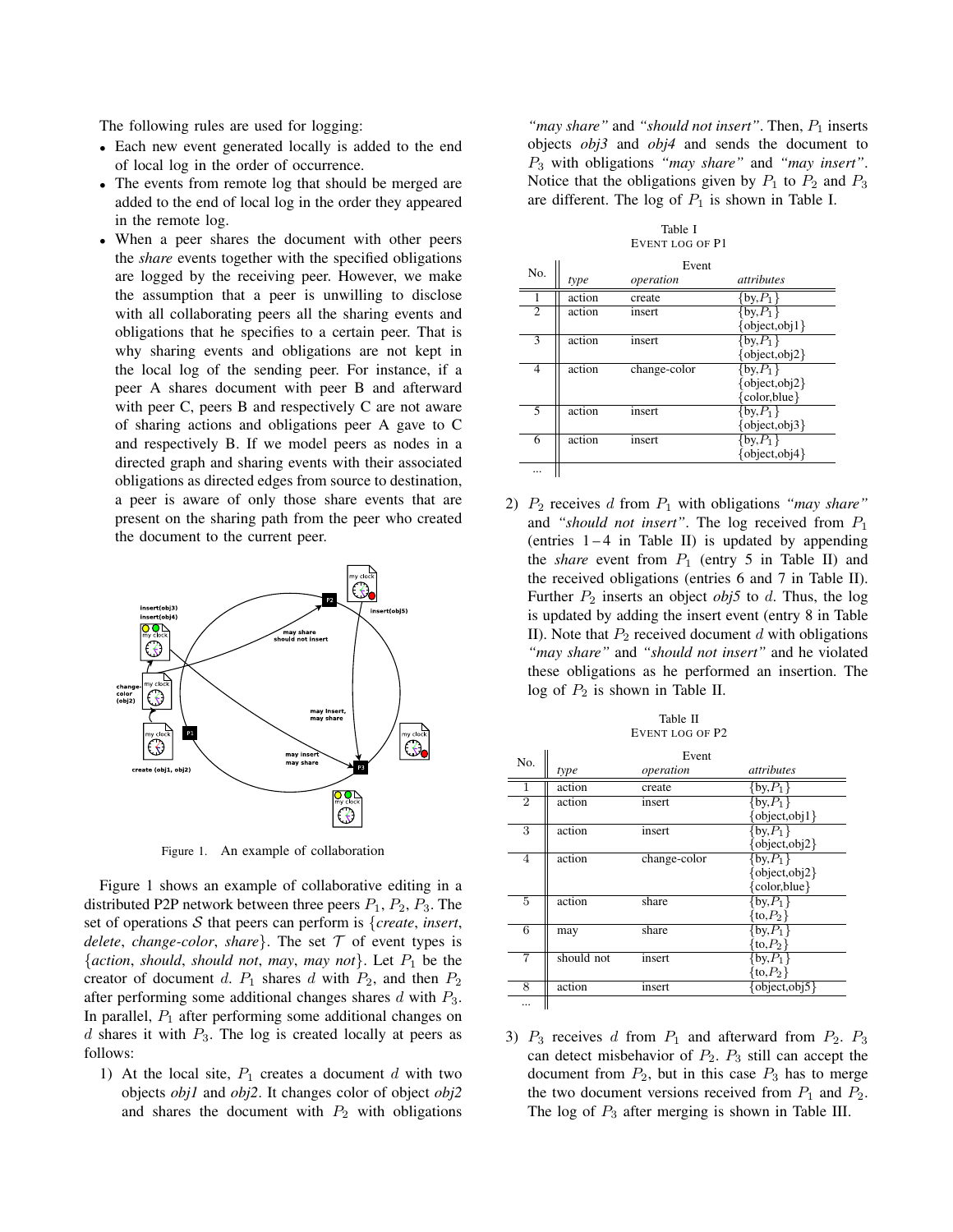| No.             |            | Event        |                          |
|-----------------|------------|--------------|--------------------------|
|                 | type       | operation    | attributes               |
| 1               | action     | create       | $\{$ by, $P_1\}$         |
| $\overline{2}$  | action     | insert       | $\{by, P_1\}$            |
|                 |            |              | object, obj1}            |
| 3               | action     | insert       | $\{by, P_1\}$            |
|                 |            |              | object, obj2}            |
| $\overline{4}$  | action     | change-color | $\overline{\{by,P_1\}}$  |
|                 |            |              | object, obj2}            |
|                 |            |              | color, blue }            |
| 5               | action     | insert       | $\overline{\{by,P_1\}}$  |
|                 |            |              | $\{object, obj3\}$       |
| $\overline{6}$  | action     | insert       | $\overline{\{by,P_1\}}$  |
|                 |            |              | object, obj4}            |
| 7               | action     | share        | $by P_1$                 |
|                 |            |              | $\{\mathrm{to}, P_3\}$   |
| 8               | may        | insert       | $\{by, P_1\}$            |
|                 |            |              | $\{\text{to}, P_3\}$     |
| 9               | may        | share        | $\overline{\{by,P_1\}}$  |
|                 |            |              | $\{\mathrm{to}, P_3\}$   |
| $\overline{10}$ | action     | share        | $\{by, P_1\}$            |
|                 |            |              | $\{\text{to}, P_2\}$     |
| $\overline{11}$ | may        | share        | by, $P_1$ }              |
|                 |            |              | to, $P_2$ }              |
| $\overline{12}$ | should not | insert       | $\{by, P_1\}$            |
|                 |            |              | $\{\mathrm{to}, P_2\}$   |
| $\overline{13}$ | action     | insert       | $\{by, P_2\}$            |
|                 |            |              | $\{object, obj5\}$       |
| 14              | action     | share        | $\overline{\{by, P_2\}}$ |
|                 |            |              | $\{\mathrm{to}, P_3\}$   |
| $\overline{15}$ | may        | insert       | $by P_2$                 |
|                 |            |              | $\{\text{to}, P_3\}$     |
| $\overline{16}$ | may        | share        | $by, P_2\}$              |
|                 |            |              | $\{\text{to}, P_3\}$     |
|                 |            |              |                          |

Table III EVENT LOG OF P3

In order to detect cheaters, each peer analyzes the received logs. A peer whose actions do not conform to obligations is considered as a cheater. In the above example,  $P_3$  detects the violation of insertion made by  $P_2$ .

When a peer considers merging remote logs to the local log, it needs to check firstly the trust value associated to the remote peer. If the remote peer can be trusted, conflicts between local and remote obligations have to be detected and a decision has to be taken if merging should performed or not. In case of a positive merging decision, merging of modifications and obligations is performed. In the previous example for a better understanding of the logging mechanism we considered no conflicts between obligations and modifications when merging was performed by  $P_3$ .

In the next section we proceed with a presentation of the log synchronization mechanism which deals with resolving conflicts between obligations and document modifications.

#### V. LOG SYNCHRONIZATION

In this section we present the mechanism for synchronization of logs among peers. Before presenting the algorithms for merging document content and obligations, we describe the formalization of obligations and the solution that we adopt for ordering obligations.

Obligation represents an action that has to be fulfilled in the future. We use the modalities *should* and *may* to express obligations, where *should* implies commitment, while *may* expresses the permission to the referred action. An obligation is denoted by a modality followed by an action. To express negation of an obligation, a negative adverb *not* is inserted before the action (e.g. *"may not write"* or *"should not share"*).

Two main types of conflicts exist between obligations are:

- conflicts between firm commitments and permissions referring to the same operation: between *may*[operation] and *should not*[operation] and between *may not*[operation] and *should*[operation]
- conflicts between firm commitments and negation of firm commitments referring to the same operation: between *should* [operation] and *should not* [operation]

The challenge is to prevent contradictions eventually by reaching a compromise consistent for all obligations a peer currently holds. For the moment we consider a limited set of operations that can be performed for collaboratively editing documents and we do not consider hierarchies between obligations defined on these operations. For instance, *"may write"* and *"may share"* have no hierarchy order. Thus, some priorities can be established for resolving conflicts in terms of specific objectives and depending on the collaborative system. For instance, we can consider that *may* has higher priority than *should* in order to give more freedom to users for performing actions because *should* implies a commitment while *may* does not. Besides ordering single obligations by using priorities, we propose a mechanism for ordering sets of obligations called composite obligations.

Let S be a set of n operations that could be ordered  $[op_1,$  $op_2$ , ...,  $op_n$ ] with  $op_1 > ... > op_n$ , R be a set of *n*-digit binary numbers from 0 to  $2^n$  and a composite obligation  $\mathcal O$ linked to operations of S. Obligation  $\mathcal O$  could be mapped to *n*-digit number m of  $R$  by setting each digit of m as:

- if  $\{may, may not\}$   $op_i \in \mathcal{O}$ , the i<sup>th</sup> digit of m is 1;
- if  $\{should, should not\}$   $a_i \in \mathcal{O}$ , the  $i^{th}$  digit is 0;
- if  $\{may, may not, should, should not\} op_i$  is not specified in  $\mathcal{O}$ , the i<sup>th</sup> digit of m is  $*$ . Note that mapping rule also has to deal with the case an obligation is not defined, thus without losing the generality we define  $1 > * > 0$  for digit-based comparison.

The comparison of two composite obligations  $\mathcal{O}_1$  and  $\mathcal{O}_2$  with corresponding number  $m_1$  and  $m_2$  turns to the comparison of  $m_1$  and  $m_2$  that  $(\mathcal{O}_1 > \mathcal{O}_2) \Leftrightarrow (m_1 > m_2)$ .

For instance, given a set S of two operations  $(n=2)$  op<sub>1</sub>,  $op_2$  with the order  $[op_1, op_2]$  and two obligations  $\mathcal{O}_1$  = [should op<sub>1</sub>, may op<sub>2</sub>] and  $\mathcal{O}_2 =$  [should op<sub>2</sub>] generated over S. The *n*-digit numbers  $m_1 = "01"$  and  $m_2 = "*0"$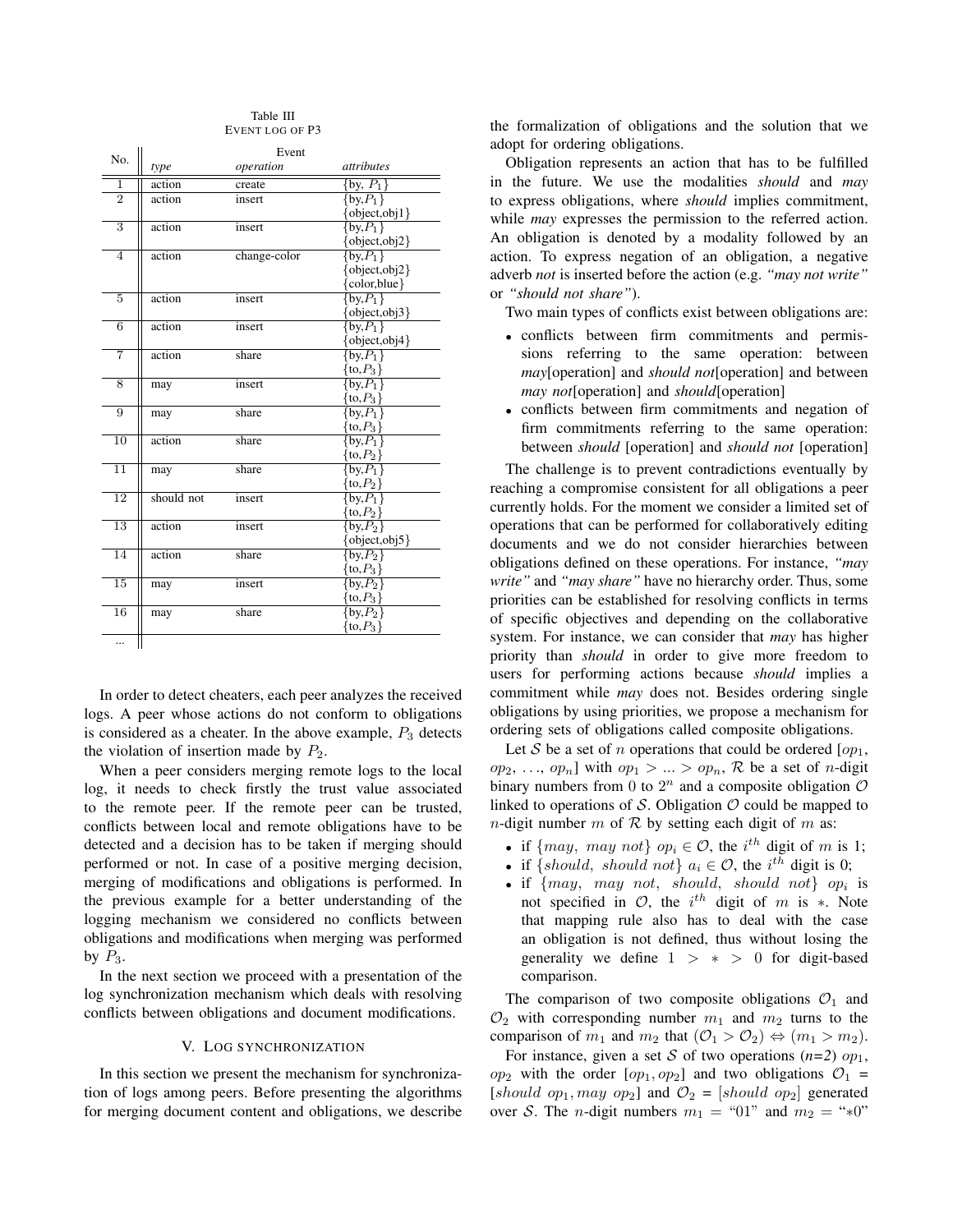Algorithm 1: Check for Merge

|                         | <b>Input</b> : $L_v^{remote}$ - remote log received from v,                              |
|-------------------------|------------------------------------------------------------------------------------------|
|                         | $L_n^{local}$ - local log of u,                                                          |
|                         | $\mathcal{O}_v^{local}$ - the set of local obligations of u,                             |
|                         | $\mathcal{O}_u^{remote}$ - the set of obligations of u received from v,                  |
|                         | $Trust_u(v), \theta$ - minimum trust value required                                      |
|                         | <b>Output:</b> tobeMerged $\in$ {NoMerge-NoBranch,                                       |
|                         | NoMerge-Branch, Merge-NoBranch                                                           |
| 1                       | begin                                                                                    |
| $\mathbf{2}$            | if $Trust_u(v) < \theta$ then                                                            |
| 3                       | return NoMerge-NoBranch;                                                                 |
| $\overline{\mathbf{4}}$ | end if                                                                                   |
| 5                       | else                                                                                     |
| 6                       | $\mathcal{O}_1 \leftarrow O_v^{local}$ ; $\mathcal{O}_2 \leftarrow O_v^{remote}$         |
| 7                       | foreach $o \in \mathcal{O}_2$ do                                                         |
| 8                       | if $\exists o' \in \mathcal{O}_1   (o \bot o') \land (o \text{ not overrides } o')$ then |
| 9                       | return NoMerge-Branch;                                                                   |
| 10                      | end if                                                                                   |
| 11                      | end                                                                                      |
| 12                      | <b>return</b> Merge-NoBranch;                                                            |
| 13                      | end if                                                                                   |
|                         | 14 end                                                                                   |

are mapped from  $\mathcal{O}_1$ ,  $\mathcal{O}_2$  to  $\mathcal R$  over S. Since  $m_2 > m_1$ , then  $\mathcal{O}_2 > \mathcal{O}_1$  ([*should op*<sub>2</sub>]) > [*should op*<sub>1</sub>*, may op*<sub>2</sub>]).

A peer can receive a remote log with conflict obligations. Since it cannot merge conflicts, either it rejects or creates a new branch for the remote version or it leaves the local version to accept new one. If the peer is willing to share the document with other peers, it cannot give higher obligations than what it currently holds. In Algorithm 1, a peer will not merge or create new branch if the sender is distrusted. At line 8 of algorithm, we have the condition to create new branch if the remote log includes at least one obligation which conflicts with current obligations. We consider overriding of obligation if a peer revokes an old obligation and replaces it by new one. For instance, the old obligation *"should not share*" which peer v received from peer u can be overridden by new one *"may share"*. Line 12 returns the result that two logs can be merged since there is no conflict found.

When a peer  $u$  receives changes from a remote peer  $v$ we use an anti-entropy mechanism [9] to detect the new events from the remote  $\log L_v^{remote}$  that have to be integrated into the local log  $L_u^{local}$ . The new events are appended to the end of current local log  $L_u^{local}$ . The complexity of this checking mechanism is  $O(m \times n)$  where m and n are the sizes of  $L_u^{local}$  and respectively  $L_v^{remote}$ . The anti-entropy mechanism preserves the causal relations between operations in the log.

The merging mechanism that we used is based on CRDT approach in which concurrent operations can be replayed in any order as operations are designed to commute. Therefore the merging is simply performed as shown in Algorithm 2. CRDT ensures convergence of document replicas at different sites if the same set of operations is executed at those sites

| <b>Algorithm 2: Merge</b>                                        |
|------------------------------------------------------------------|
| <b>Input:</b> $L_v^{remote}$ and $L_u^{local}$ , tobeMerged      |
| <b>Output:</b> new $L_n^{local}$                                 |
| begin                                                            |
| <b>if</b> tobeMerged = Merge-NoBranch <b>then</b><br>$\mathbf 2$ |
| <b>for</b> event $e_k \in L_v^{remote}$ <b>do</b><br>3           |
| if $e_k \notin L_u^{local}$ then<br>4                            |
| append $e_k$ to the end of $L_n^{local}$ ;<br>5                  |
| end if<br>6                                                      |
| end for<br>7                                                     |
| end if<br>8                                                      |
| end                                                              |

independently of their execution order.

The decision of acceptance or rejection of coming document is essentially based on the comparison of composite obligation that the peer currently holds with the composite obligation that the peer might receive. If remote changes are accepted, the merging mechanism puts all new events to the end of local log. Note that new received obligations updated to log should not conflict with current obligations. Only the owner of obligations has the right to override obligation by making it more or less restrictive. In addition, a peer decides to merge or not a remote log with the local one depending on the trust value of sender. If the sender is distrusted, the peer might reject remote log.

#### VI. TRUST ASSESSMENT

In this section we describe our proposed solution for assessing trust based on log auditing. We first present our log auditing algorithm for detecting cheaters and then discuss how trust values are adjusted based on the auditing results.

We consider a collaborating system where each peer is supposed to respect given obligations. If it does, then we call the peer *trusted*; otherwise we call the peer *distrusted* or *suspected*. There are two ways in which a peer cannot be *trusted*: it can either do actions violating obligations or ignore an obligation. Ideally, if a peer misbehaves in either of these ways, other peers should detect its misbehavior. A peer is considered as distrusted if it violates an obligation, and a peer is considered as suspected if it does not prove that it conforms to a commitment obligation. For instance, a peer that receives the obligation *"should send back"* the document, but it never fulfills this obligation is considered suspected. Note that peer  $u$  withdraws the suspected indication on peer  $v$  when it finds that peer  $v$ fulfilled the obligation he was suspected for.

Cheaters may try to hide their misbehavior by modifying the log. Briefly, a peer  $u$  is considered *cheater* if it modifies the log that consequently affects auditing result. For instance, u removes some obligations that it does not want to be enforced to follow. The log auditing mechanism should guarantee also that peers cannot modify the log. To prevent log modification, we use authenticators for patches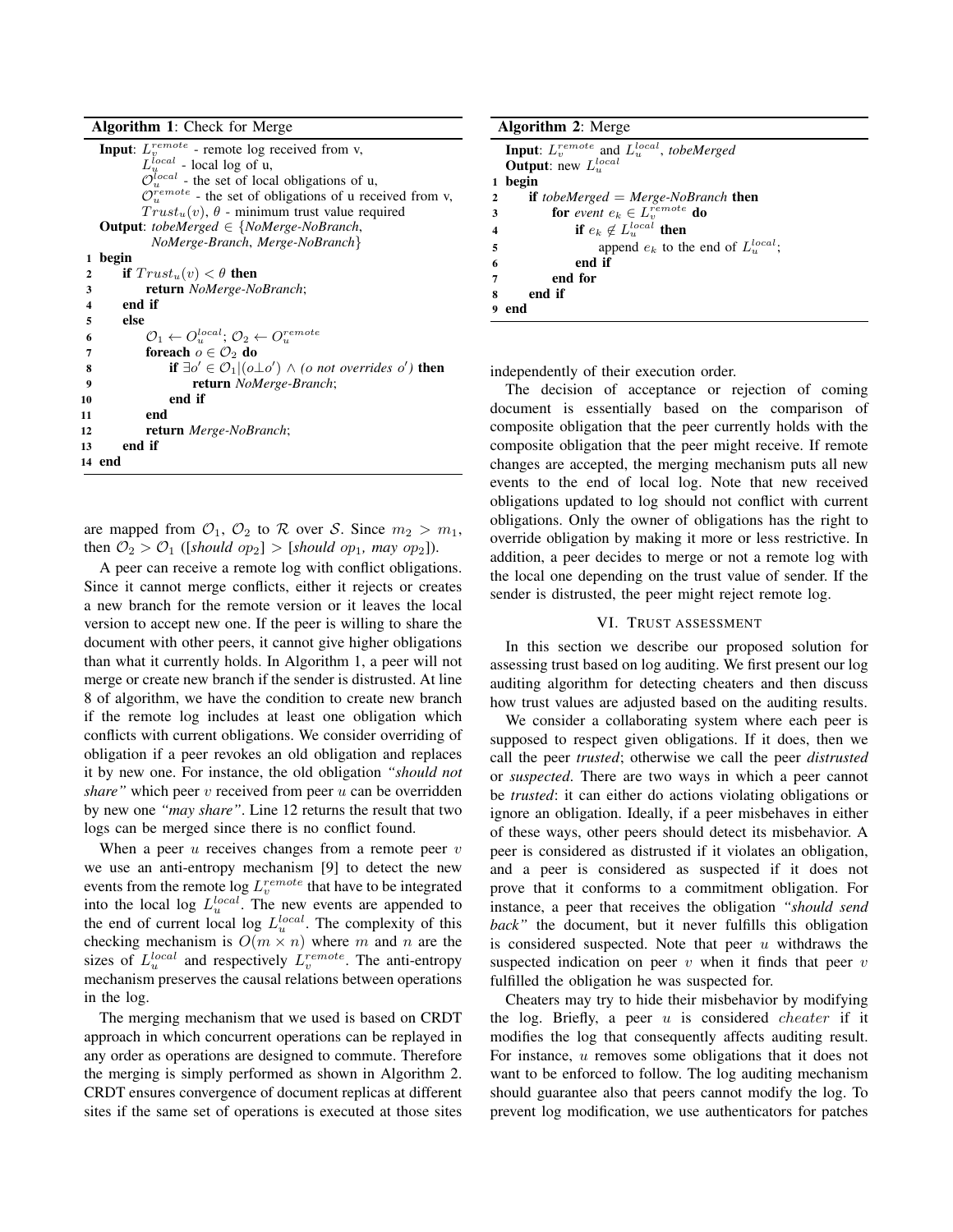Algorithm 3: Log Auditing

**Input:**  $L$  - the current local log of assessing peer  $u$ ,  $\mathcal{O}_v$  - current obligation of each peer v appearing in L,  $C_v$  - set of suspected obligations of each peer v. **Output:** audit[v] for each peer v appearing in  $L$ . 1 begin 2  $k \leftarrow 1$ ; 3 while  $k \leq lengthOf(L)$  do 4 if  $e_k.type = action$  then 5  $op \leftarrow e_k.openation, v \leftarrow e_k-by;$ 6 **if** op violates  $\mathcal{O}_v$  then 7 audit $[v] \leftarrow \textit{distributed};$ 8 end if 9 if op *conforms a* should *obligation* ob then 10 Remove *ob* from  $C_v$ ; 11 **if**  $(audit[v] = suspected) \wedge (\mathcal{C}_v = \emptyset)$  then 12 **audit**[v]  $\leftarrow$  *trusted*; 13 end if 14 end if 15 end if 16 else 17  $ob \leftarrow e_k; v \leftarrow e_k \cdot to;$ 18 if  $ob \notin \mathcal{O}_v$  then 19 Add *ob* to  $\mathcal{O}_v$ ; 20 **if** *ob overrides existing obligations*  $ob' \in \mathcal{O}_v$ then 21 Remove  $ob'$  from  $\mathcal{O}_v$ ; 22 end if 23 if  $e_k.\text{type} = \text{should then}$ 24 Add *ob* to  $\mathcal{C}_v$ ; 25 if *audit[*v*]* = *trusted* then 26 **audit**[v]  $\leftarrow$  *suspected*; 27 end if 28 end if 29 end if 30 end if 31  $k \leftarrow k + 1;$ 32 end while 33 end

of operations. Due to the space limitation, we do not present in this paper our solution about generation and verification of authenticators. Thus audit results are based on the assumption that log is maintained and shared correctly. The audit mechanism can generate only three types of results: *trusted*, *distrusted* and *suspected*.

The Algorithm 3 takes as input the local log of peer  $u$  that wishes detecting misbehavior of other peers. Peer  $u$  browses its own log and checks whether behavior of other peers is correct. It returns the list audit that specifies for each peer in the log whether it is trusted, distrusted or suspected.

Peer  $u$  keeps a set of current obligations for each other peer v. During browse process, a new obligation can be added to current set of obligations of peer  $v$ . Note that in the algorithm, at the initial step,  $\alpha u \, \mathrm{d} t \, |v| = \emptyset$ , the set of obligations  $\mathcal{O}_v = \emptyset$  and set of suspected obligation  $C_v = \emptyset$ . Some additional functions are required to check if an action violates a certain set of obligations or conforms to a commitment of obligation. In the auditing algorithm, the trust model is called when a violation is found. When auditing process finishes, a trust model is called to update audited results of all peers v. Log analyzing has polynomial order of *n* time complexity  $O(n)$  with *n* is the size of log.

Checking a log is a basic mechanism to detect cheaters and help to predict the probability that they will continue cheat in future actions. In our auditing protocol, we use log to check whether the peer's behavior conforms to that of its obligation. The audit for each peer at once certain check results in one of three indications: *trusted*, *distrusted* and *suspected*. Next, the auditing result is mainly used to assess the trust value of the assessed peer.

The auditing protocol is performed at any time at local sites. We denote  $Trust_u^{log}(v)$  as the trust value that a peer  $u$  assigns to peer  $v$ . All peers are set an initial default trust value. The peer u updates value  $Trust_u^{log}(v)$  for peer  $v$  mainly based on the result of log analysis. In order to manage trust values for peer  $v$ , we can use an existing decentralized trust model. When an assessed peer  $v$  is detected as *distrusted* or *suspected*, its local trust value is recomputed by assessing peer  $u$  using a trust model. The total local trust values could be aggregated from logbased trust, reputation and recommendation trust. The trust computation to get total trust values varies from trust models. Details of trust model are not presented in this paper.

Our approach for trust assessment uses log auditing. The violation in case a cheater copies the content of a document in order to create a new one and then claims to be the document owner can not be detected by log auditing. However, the log could be used to discover the history of actions on document that helps to detect cheaters.

#### VII. RELATED WORK

In this section we first compare our work with access control solutions and then with some approaches that address data privacy in P2P systems. Then we continue by describing and comparing our proposed mechanism with other approaches that use some related solutions to our approach but in different contexts.

Our approach based on trust management is different from access control mechanisms. Instead of enforcing granted rights a-priori as in traditional access control mechanisms, we check obligations a-posteriori once data has been shared. Similarly, there exist some optimistic access control approaches [13] that check a-posteriori access policies. In these approaches, if user actions violate granted rights, a recovery mechanism is applied and all carried-out operations are removed. Usually, this recovery mechanism requires a centralized authority that ensures that the recovery is taken by the whole system. However, the recovery mechanism is difficult to be applied in P2P system where a peer does not have knowledge of the global network of collaboration. Generally, access control mechanisms aim at ensuring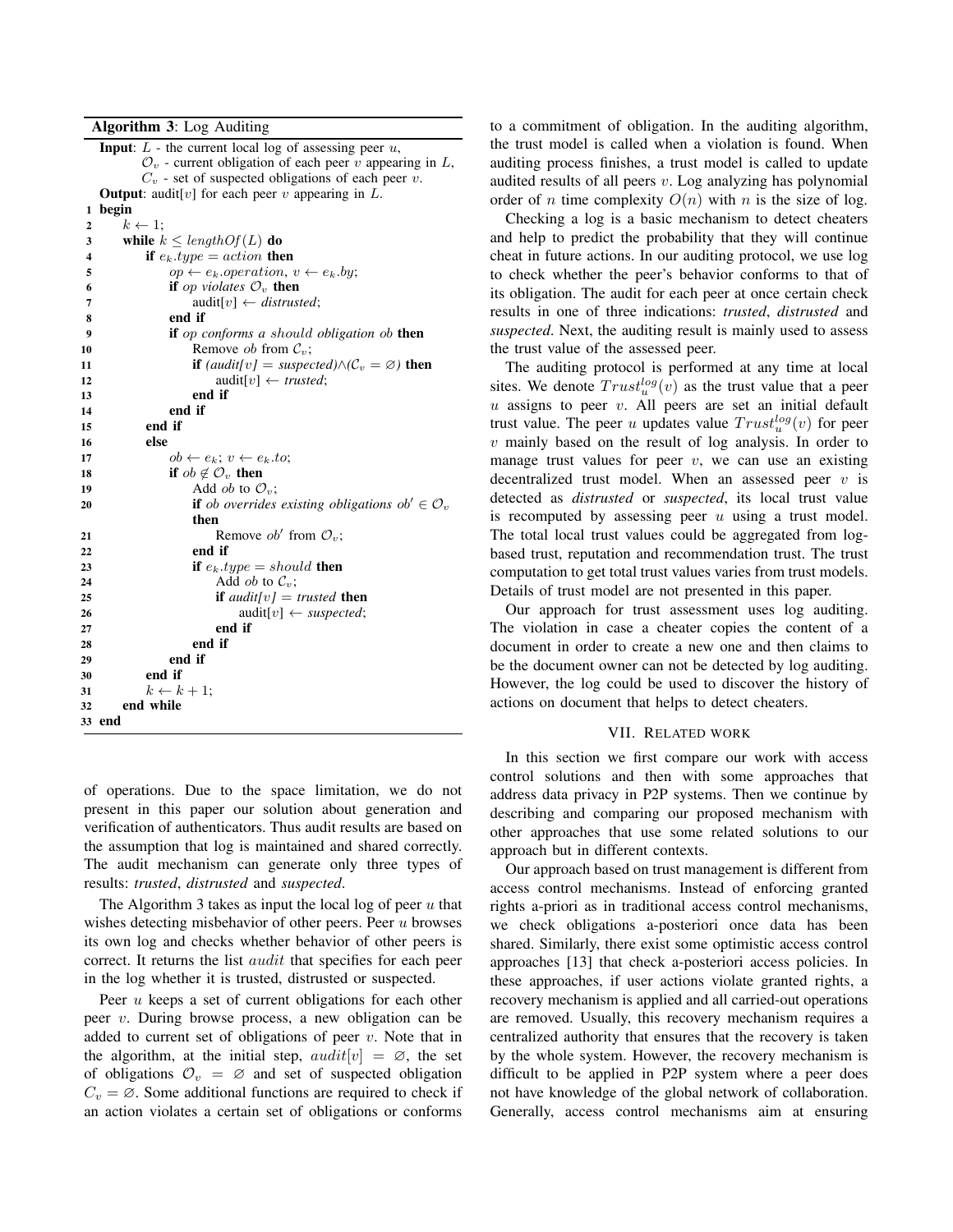that systems are used correctly by authorized users with authorized actions. Rather than ensuring a hard system security, we adopt a flexible trust management mechanism that helps users collaborate with other users they trust. Once cheaters are detected, people will reconsider carefully whether to collaborate with them in the future.

In order to return data ownership to users rather than to a third party central authority, some recent works [1], [15] explore the coupling between social networks and P2P systems. In this context privacy protection is understood as allowing users to encrypt their data and control access by appropriate key sharing and distribution. Our approach is complementary to this work and refers to what happens to data after it has been shared.

Another approach that addresses data privacy violation in P2P environments is Priserv [4], a DHT privacy service that combines the Hippocratic database principles with the trust notions. Hippocratic databases enforce purpose-based privacy while reputation techniques guarantee trust notions. However, this approach focuses on a database solution, being limited to relational tables. Moreover, as opposed to our solution, the Priserv approach does not propose neither a mechanism of discovering the malicious users that do not respect the obligations required for using the data nor an approach for updating the trust values associated to users.

OECD (Organization for Economic Cooperation and Development) defined basic privacy principles including: collection limitation, data quality, purpose specification, use limitation, security safe, openness, individual participation, accountability. We consider data privacy in collaborative working from the point of *use limitation* that users will specify how their data may and may not be used. We consider the decentralized system where documents are exchanged and shared among users. When a user receives a document, he is expected to work on the document by respecting obligations. The log mechanism is used to detect cheaters who do not respect their obligations. The formal framework in [3] allows specification of obligations. They present different mechanisms for checking adherence to commitments. However, all their proposed solutions are based on a central reference monitor that can ensure that data protection requirements are adhered to. As opposed to our approach, these solutions are not suitable for P2P environments where there is no central authority.

Keeping and managing event logs is frequently used for ensuring security and privacy. This approach has been studied in many works. In [2], a log auditing approach is used for detecting misbehavior in collaborative work environments, where a small group of users share a large number of documents and policies. In [6], [11], a logical policy-centric for behavior-based decision-making is presented. The framework consists of a formal model of past behaviors of principals which is based on event structures. However, these models require a central authority that has the ability to observe all actions of all users. This assumption is not valid in a P2P setting. Our proposed logauditing mechanism works for a P2P collaboration and its complexity compared to the centralized solution comes from the fact that each peer has only a partial overview of the global collaboration and can audit only peers with whom it collaborates. Therefore, a peer can take decisions only from the information it possesses from the peers with whom it collaborates.

Trust management is an important aspect of the solution that we proposed. The concept of trust in different communities varies according to how it is computed and used. Our work relies on the concept of trust which is based on past encounters [7]. Various trust models for P2P systems exist such as NICE model [12], EigenTrust model [5] and our mechanism for discovering misbehaved users can be coupled with any existing trust model in order to manage user trust values.

#### VIII. CONCLUSION

Our vision is to replace central authority-based social software collaboration with a distributed collaboration that offers support for decentralization of services. In this context, our paper addressed the issue of data privacy violation due to data disclosure to malicious peers in a P2P collaboration. In our collaboration model users share their private data by specifying some obligations the receivers must follow. Modifications done by users on the shared data and the obligations that must be followed when data is shared are logged in a distributed manner. A mechanism of distributed log auditing is applied during collaboration and users that did not conform to the required obligations are detected and therefore their trust value is updated. Any distributed trust model can be applied to our proposed mechanism. Users can perform concurrent modifications on the shared documents as well as they can share documents with different specified obligations according to their preferences.

We are currently working on a mechanism that detects cheaters who modified the log for hiding their misbehavior. A direction of future work is the evaluation of the logauditing mechanism proposed in this paper. We will test first the efficiency and complexity of our algorithms in P2P simulators such as PeerSim<sup>3</sup>. We plan afterward to apply our trust management approach to existing research on P2P online social networks such as PeerSoN [1].

#### ACKNOWLEDGMENT

This work is partially funded by the ANR national research grant STREAMS (ANR-10-SEGI-010).

<sup>3</sup>http://peersim.sourceforge.net/